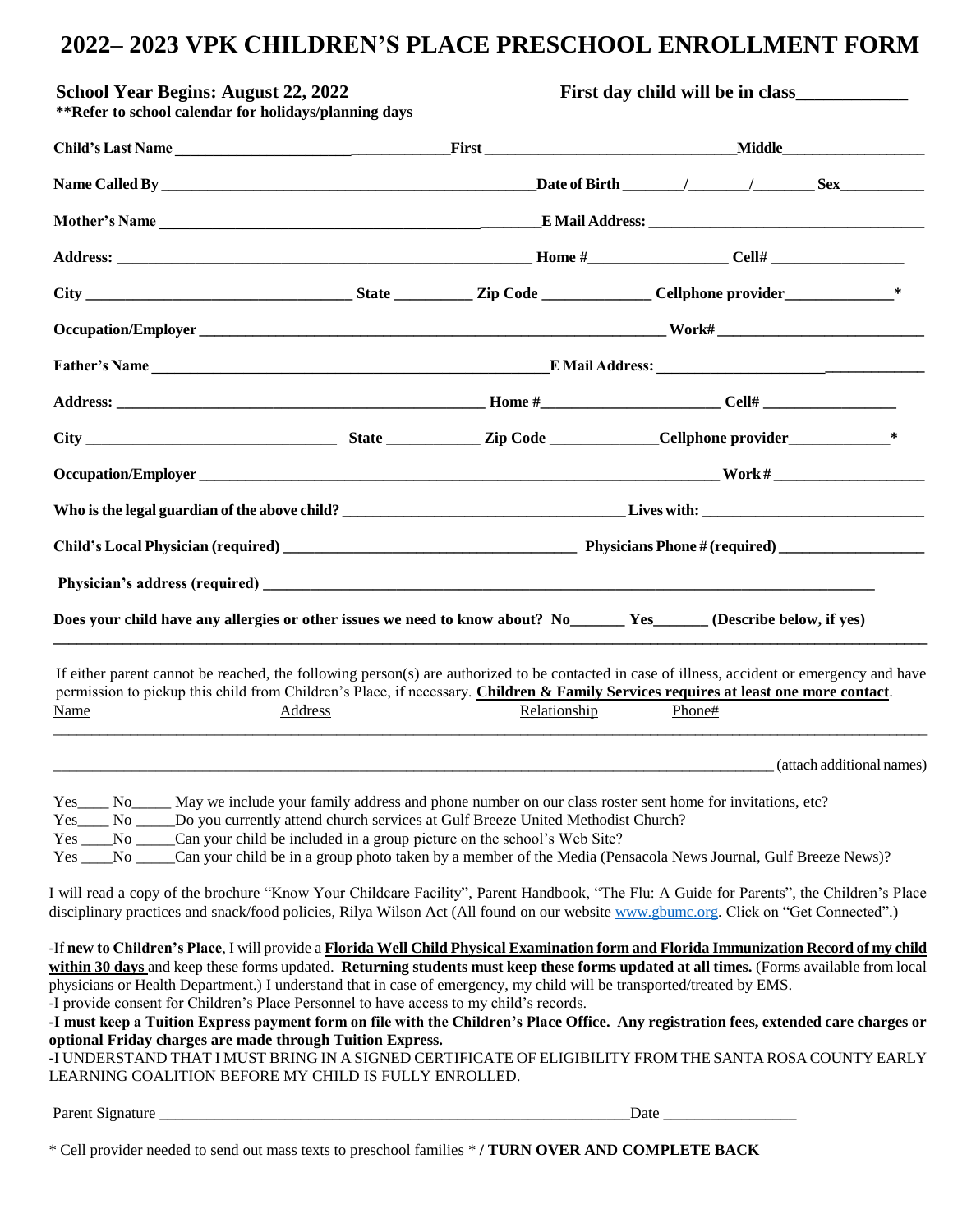## **CHILDREN'S PLACE PRESCHOOL 2022-2023 SCHOOL YEAR RATES VOLUNTARY PRE-KINDERGARTEN (Must turn 4 on or before 09/01/2022)**

The State of Florida will pay for 540 hours during the school year. This includes 9:00 am – 1:00 pm on Mondays - Thursdays. Fridays are optional with a fee.

**PLEASE CIRCLE** OPTION 1, OPTION 2 OR OPTION 3:

**Option 1: VPK without** \***Optional Friday & without Wrap-Around Care**  9:00 am – 1:00 pm Monday, Tuesday, Wednesday, Thursday

NO FEES

**Option 2: VPK with** \***Optional Friday but without Wrap-Around Care**  9:00 am – 1:00 pm Monday - Friday **\$110.00 per month for** \***Optional Fridays**

**(Payments processed through your Tuition Express information on file on the first business day of month)**

Early Care is offered to VPK, provided there is space available, on a drop in basis from 7:30am – 9:00am at the rate of **\$8.00 per 30 minutes. \*NO AFTERCARE IS AVAILABLE FOR PART TIME VPK STUDENTS.**

> **Option 3: Full Time Option VPK with \*Optional Friday and with Wrap-Around Extended Care**  7:30 am – 4:30 pm Monday – Friday **\$3,500 / yearly divided into 10 payments of \$350**

**The first payment is due upon registration and is non-refundable All payments are made through your Tuition Express information on file.**

**ALL STUDENTS MUST HAVE AN UP TO DATE IMMUNIZATION FORM AND WELL CHECK PHYSICAL FORM ON FILE AT THE CHILDREN'S PLACE OFFICE NO LATER THAN THEIR FIRST DAY OF SCHOOL. These forms must be on the correct State of Florida Dept. of Health Forms. ALL FAMILIES MUST ALSO HAVE A TUITION EXPRESS FORM ON FILE IN THE OFFICE.** 

NO CLASSROOM TEACHER REQUESTS